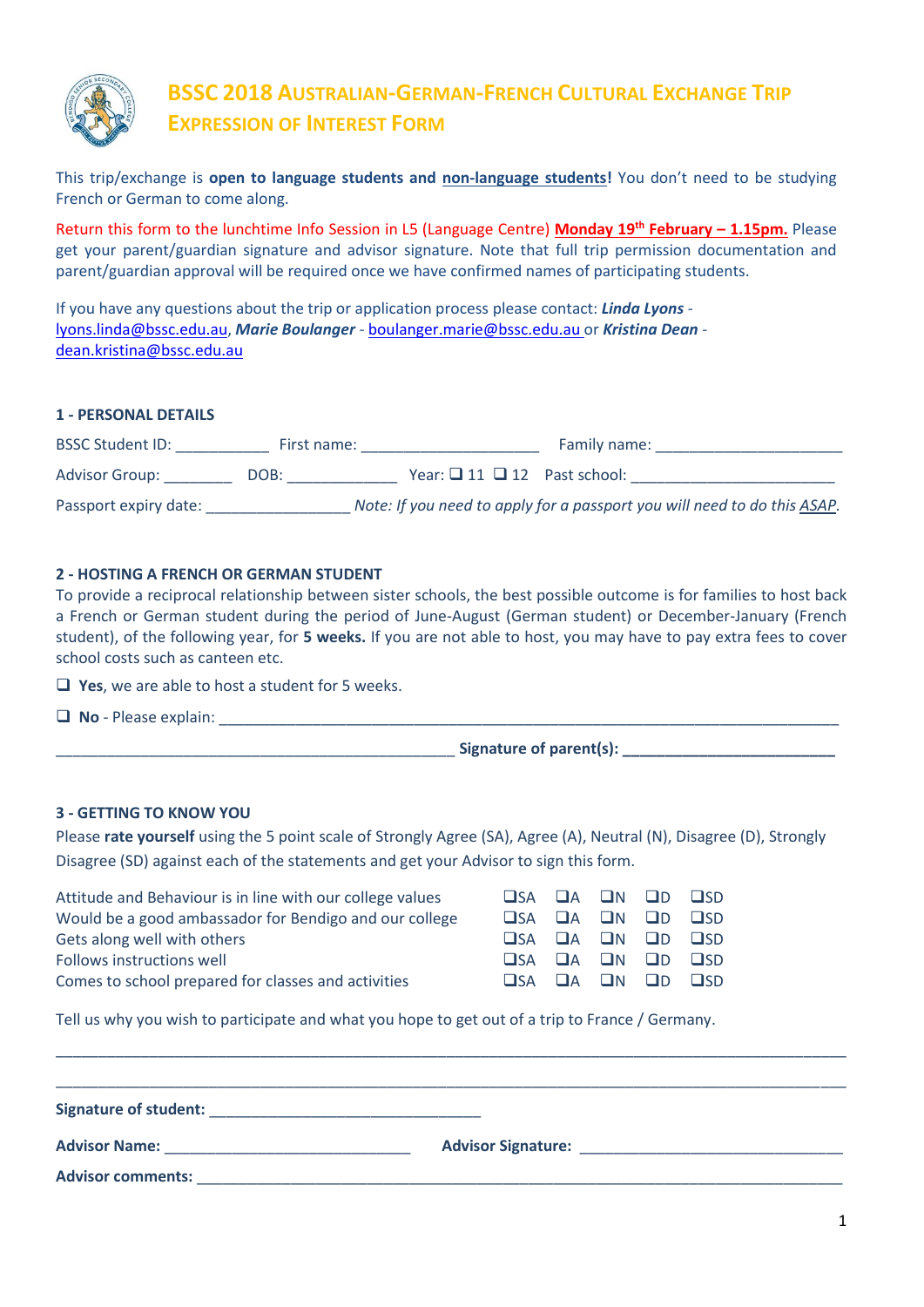#### **4 - PARENT PERMISSION**

I give permission for my child to apply for the Dec/Jan France - Germany Trip. I understand that if my child is accepted, I will need to cover the cost of a passport and trip costs of \$4,500 (exact cost to be confirmed by end of semester 1) *- with a non-refundable payment of \$500 due Monday 5 th March, and another 5 payments of \$800 due Monday 19th March, Monday 9th April, Monday 23rd April, Monday 7th May and finally Monday 21st May.*

|  | <b>Parent Name:</b> | Signature: | <b>Date</b> |
|--|---------------------|------------|-------------|
|--|---------------------|------------|-------------|

**Please tick preferred option (A, B or C) and indicate which country you would like to stay in for the host family/immersion part of the trip. Refer to page 3 of this document.**

 **OPTION A OPTION B OPTION C**

 **FRANCE GERMANY BOTH SOUND GOOD, NO PREFERENCE**

| Office Use only: Application submitted to: |  |  |
|--------------------------------------------|--|--|
|--------------------------------------------|--|--|

*Office Use only: Application submitted to: \_\_\_\_\_\_\_\_\_\_\_\_\_\_\_\_\_\_\_\_\_\_\_\_\_\_\_ Date: \_\_\_\_\_\_\_\_\_\_\_\_\_\_\_\_\_\_\_ Time: \_\_\_\_\_\_\_\_\_\_\_*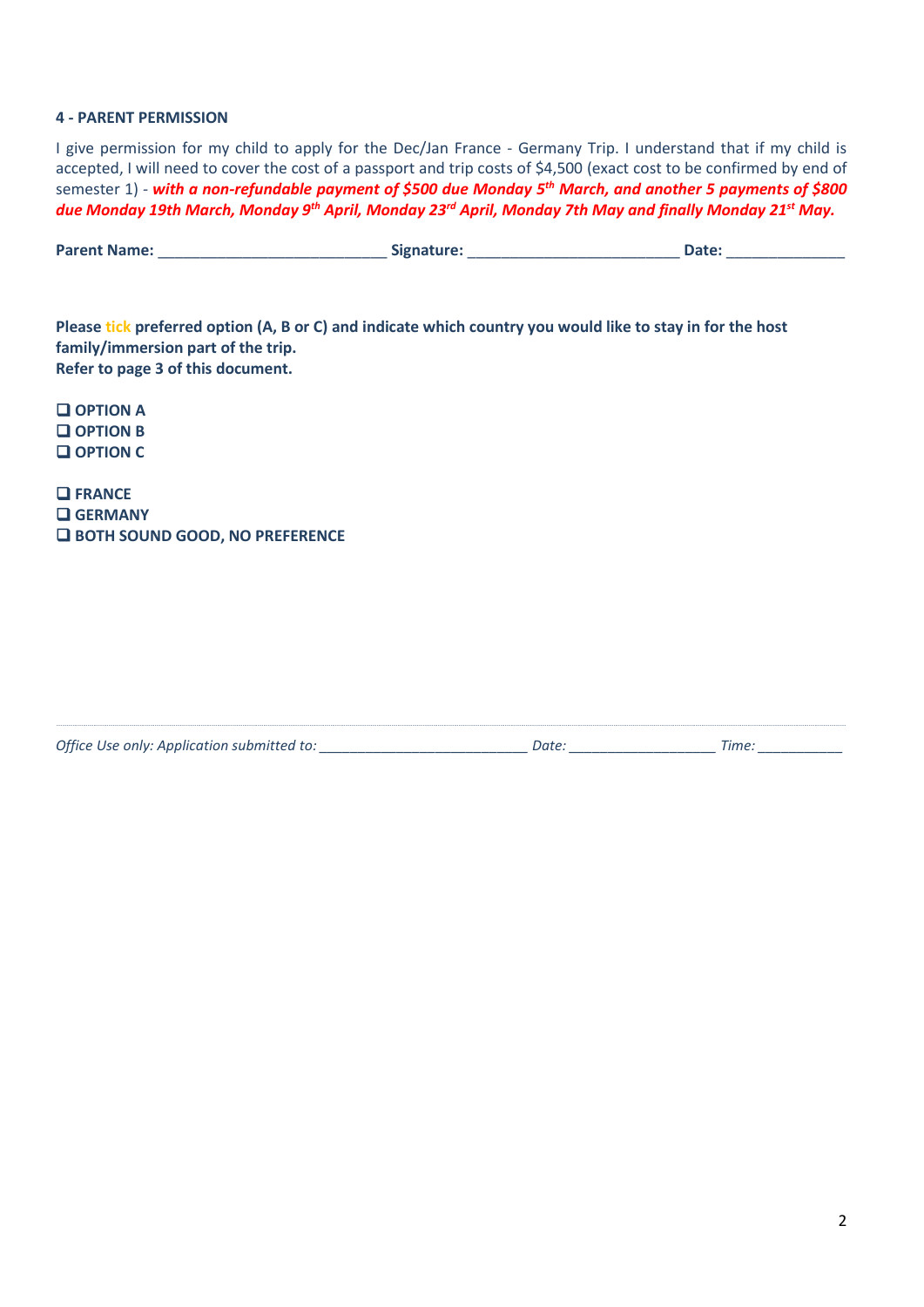## **PAYMENT DETAILS - PLEASE KEEP THIS PAGE**

#### *PAYMENTS*

□ \$500 due Monday 5<sup>th</sup> March 2018 - NON-REFUNDABLE deposit

- $\Box$  \$800 due Monday 19<sup>th</sup> March 2018
- $\Box$  \$800 due Monday 9<sup>th</sup> April 2018
- □ \$800 due Monday 23<sup>rd</sup> April 2018
- $\Box$  \$800 due Monday 7<sup>th</sup> May 2018
- $\Box$  \$800 due Monday 21st May 2018

#### *How to make payments?*

**→ Go to the Finance Office** 

#### *Or*

**→ Bank Transfer** 

You must include student surname and description (Example: SMITH GER/FR)

Bank: Commonwealth Bank

Account name: BSSC official account

BSB: 063-506

Account Number: 907 295

#### *Any questions?*

Contact Kristina [\(dean.kristina@bssc.edu.au\)](mailto:dean.kristina@bssc.edu.au) or Marie [\(boulanger.marie@bssc.edu.au\)](mailto:boulanger.marie@bssc.edu.au)

#### *Next meeting?*

Mid-Term 2, date to be confirmed. You will be emailed directly once the date/location have been confirmed.

#### **Do you have a passport?**

Yes - check that it will still be valid for another 6 months after returned date.

No - apply ASAP as we will need passports to purchase plane tickets (early June).